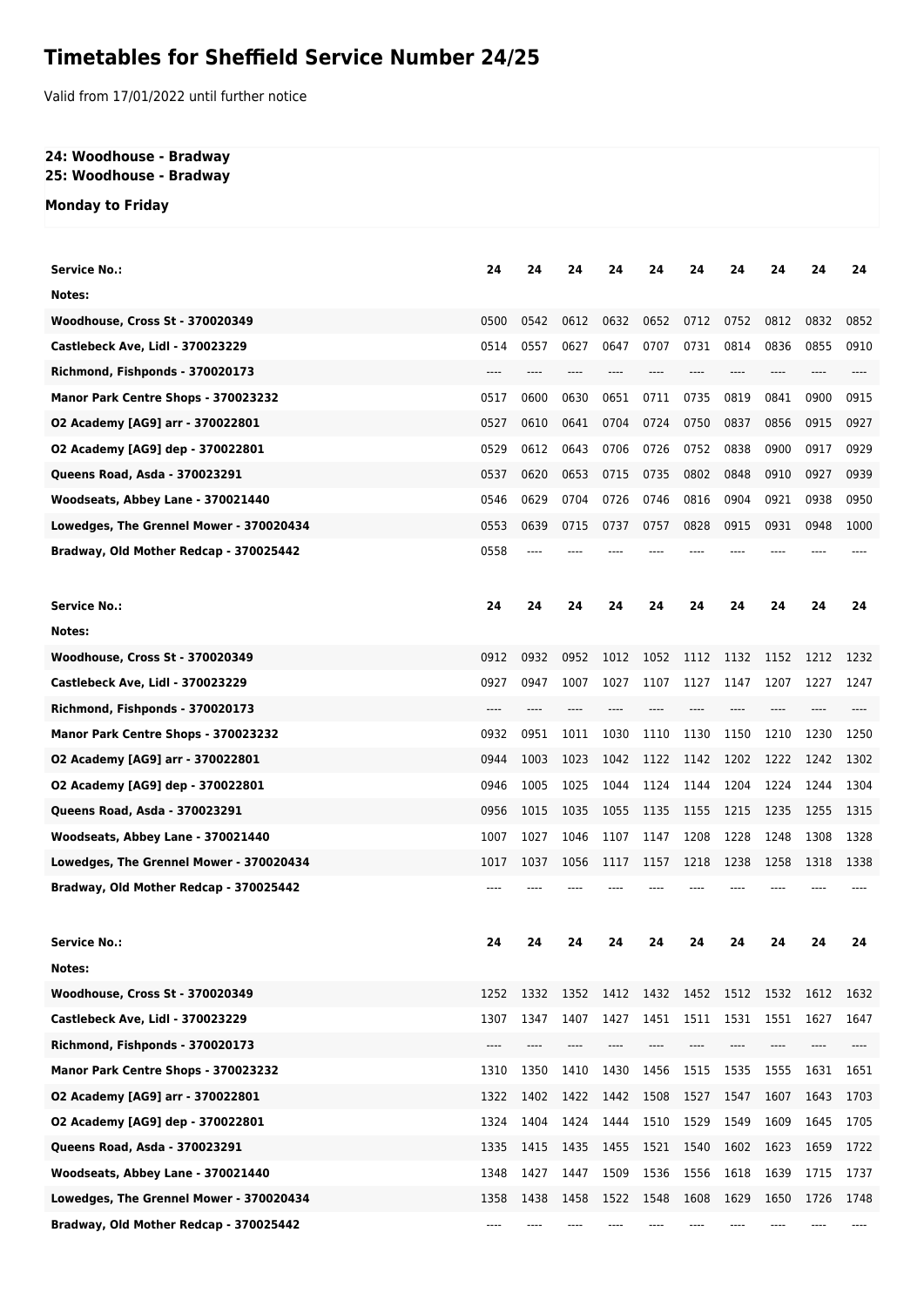| <b>Service No.:</b>                     | 24    | 24   | 24   | 24   | 24   | 24   | 24   | 25    | 24    | 25   |
|-----------------------------------------|-------|------|------|------|------|------|------|-------|-------|------|
| Notes:                                  |       |      |      |      |      |      |      |       |       |      |
| <b>Woodhouse, Cross St - 370020349</b>  | 1652  | 1712 | 1732 | 1808 | 1838 | 1909 | 2005 | 2038  | 2105  | 2138 |
| <b>Castlebeck Ave, Lidl - 370023229</b> | 1707  | 1726 | 1746 | 1822 | 1852 | 1923 | 2018 | $---$ | 2118  |      |
| Richmond, Fishponds - 370020173         | $---$ |      |      |      |      |      | ---- | 2048  | $---$ | 2148 |
| Manor Park Centre Shops - 370023232     | 1711  | 1730 | 1750 | 1826 | 1856 | 1927 | 2021 | 2054  | 2121  | 2154 |
| 02 Academy [AG9] arr - 370022801        | 1723  | 1742 | 1802 | 1838 | 1908 | 1939 | 2030 | 2103  | 2130  | 2203 |
| 02 Academy [AG9] dep - 370022801        | 1725  | 1744 | 1804 | 1840 | 1910 | 1941 | 2032 | $---$ | 2132  |      |
| Queens Road, Asda - 370023291           | 1742  | 1758 | 1817 | 1851 | 1921 | 1950 | 2040 | $---$ | 2140  |      |
| Woodseats, Abbey Lane - 370021440       | 1757  | 1813 | 1831 | 1902 | 1932 | 1959 | 2049 | $---$ | 2149  |      |
| Lowedges, The Grennel Mower - 370020434 | 1808  | 1823 | 1841 | 1912 | 1942 | 2007 | 2057 | $---$ | 2157  |      |
| Bradway, Old Mother Redcap - 370025442  |       |      | 1846 | 1917 | 1947 | 2011 | 2102 | ----  | 2202  |      |

| <b>Service No.:</b>                     | 24    | 25    | 24   |
|-----------------------------------------|-------|-------|------|
| Notes:                                  |       |       |      |
| <b>Woodhouse, Cross St - 370020349</b>  | 2205  | 2238  | 2305 |
| Castlebeck Ave, Lidl - 370023229        | 2218  | ----  | 2318 |
| Richmond, Fishponds - 370020173         | $---$ | 2248  | ---- |
| Manor Park Centre Shops - 370023232     | 2221  | 2254  | 2321 |
| 02 Academy [AG9] arr - 370022801        | 2230  | 2303  | 2330 |
| 02 Academy [AG9] dep - 370022801        | 2232  | ----  | 2332 |
| Queens Road, Asda - 370023291           | 2240  | $---$ | 2340 |
| Woodseats, Abbey Lane - 370021440       | 2249  | $---$ | 2349 |
| Lowedges, The Grennel Mower - 370020434 | 2257  | $---$ | 2357 |
| Bradway, Old Mother Redcap - 370025442  | 2302  | $---$ | 0002 |

## **24: Bradway - Woodhouse**

#### **25: Bradway - Woodhouse**

**Monday to Friday**

| <b>Service No.:</b>                     | 24   | 24   | 24     | 24   | 24   | 24   | 24   | 24   | 24   | 24   |
|-----------------------------------------|------|------|--------|------|------|------|------|------|------|------|
| Notes:                                  |      |      |        |      |      |      |      |      |      |      |
| Bradway, Old Mother Redcap - 370025442  | 0457 | 0602 | $-- -$ |      |      |      |      |      |      |      |
| Lowedges, The Grennel Mower - 370021348 | 0502 | 0607 | 0648   | 0708 | 0728 | 0748 | 0808 | 0828 | 0848 | 0928 |
| Woodseats, Library - 370021441          | 0511 | 0616 | 0659   | 0720 | 0741 | 0801 | 0823 | 0842 | 0902 | 0939 |
| Heeley Retail Park - 370021125          | 0516 | 0621 | 0706   | 0728 | 0749 | 0809 | 0831 | 0850 | 0910 | 0946 |
| Arundel Gate [AG3] arr - 370022802      | 0527 | 0633 | 0719   | 0745 | 0806 | 0826 | 0848 | 0907 | 0924 | 1000 |
| Arundel Gate [AG3] - 370022802          | 0529 | 0635 | 0721   | 0747 | 0810 | 0830 | 0851 | 0909 | 0926 | 1002 |
| Manor Park Centre Shops - 370023233     | 0539 | 0646 | 0734   | 0800 | 0823 | 0843 | 0904 | 0920 | 0937 | 1015 |
| Richmond, Fishponds - 370020171         | ---- |      |        |      |      |      |      |      |      |      |
| <b>Castlebeck Ave, Lidl - 370022776</b> | 0542 | 0650 | 0739   | 0805 | 0828 | 0848 | 0908 | 0924 | 0941 | 1019 |
| Woodhouse, Cross St - 370020349         | 0554 | 0704 | 0752   | 0819 | 0842 | 0902 | 0922 | 0938 | 0955 | 1031 |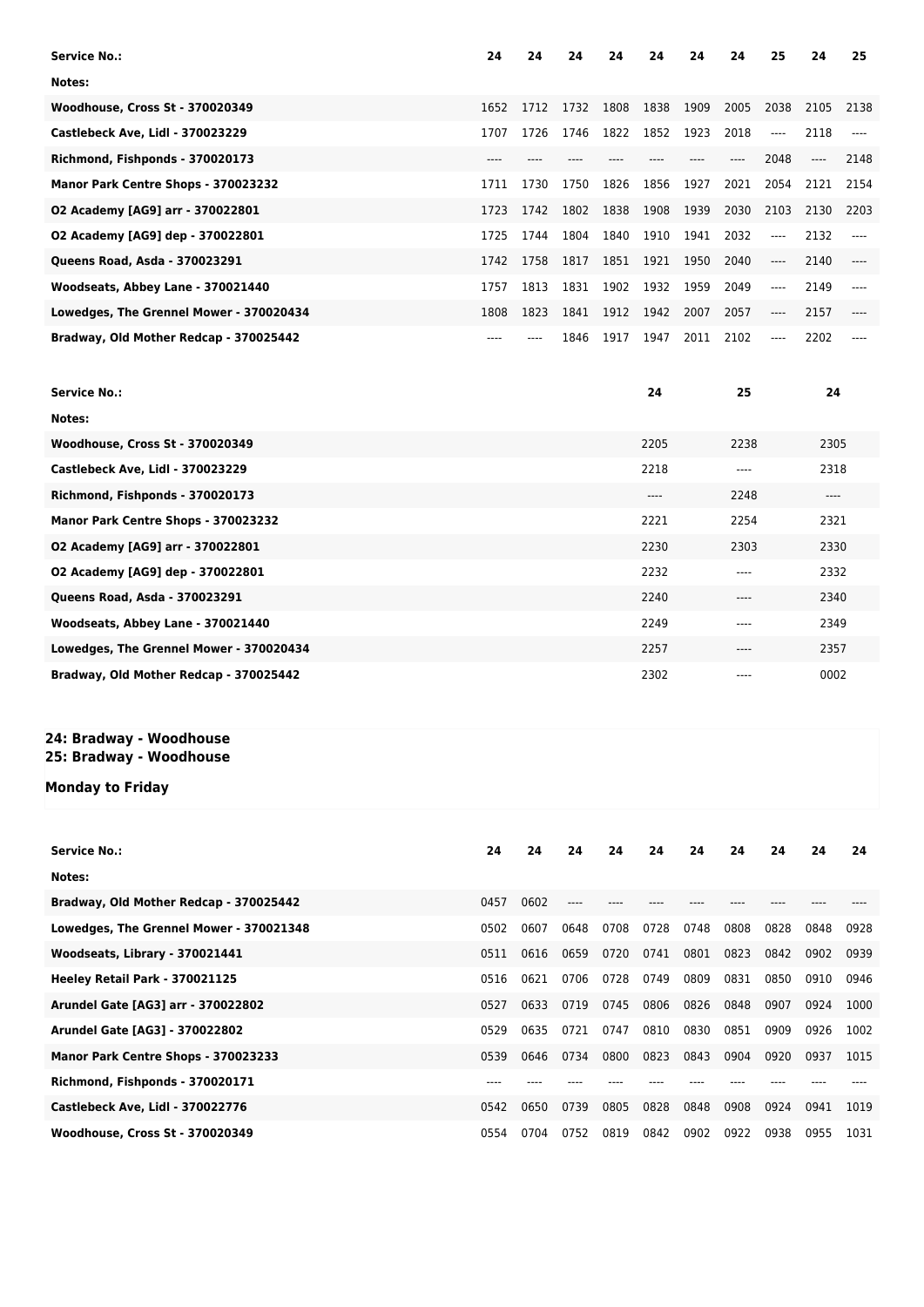| <b>Service No.:</b>                     | 24    | 24   | 24        | 24   | 24   | 24   | 24                    | 24   | 24   | 24      |
|-----------------------------------------|-------|------|-----------|------|------|------|-----------------------|------|------|---------|
| Notes:                                  |       |      |           |      |      |      |                       |      |      |         |
| Bradway, Old Mother Redcap - 370025442  |       |      |           |      |      |      |                       |      |      |         |
| Lowedges, The Grennel Mower - 370021348 | 0948  | 1008 | 1028      | 1048 | 1108 | 1128 | 1208                  | 1228 | 1248 | 1308    |
| Woodseats, Library - 370021441          | 0959  | 1019 | 1039      | 1059 | 1118 | 1138 | 1218                  | 1238 | 1258 | 1318    |
| Heeley Retail Park - 370021125          | 1006  | 1026 | 1046      | 1106 | 1125 | 1145 | 1225                  | 1245 | 1305 | 1325    |
| Arundel Gate [AG3] arr - 370022802      | 1020  | 1040 | 1100      | 1120 | 1139 | 1159 | 1239                  | 1259 | 1319 | 1339    |
| Arundel Gate [AG3] - 370022802          | 1022  | 1042 | 1102      | 1122 | 1141 | 1201 | 1241                  | 1301 | 1321 | 1341    |
| Manor Park Centre Shops - 370023233     | 1035  | 1055 | 1115      | 1135 | 1152 | 1212 | 1252                  | 1312 | 1332 | 1352    |
| Richmond, Fishponds - 370020171         |       |      |           |      |      |      |                       |      |      |         |
| Castlebeck Ave, Lidl - 370022776        | 1039  | 1059 | 1119      | 1139 | 1156 | 1216 | 1256                  | 1316 | 1336 | 1356    |
| <b>Woodhouse, Cross St - 370020349</b>  | 1051  | 1111 | 1131      | 1151 | 1210 | 1230 | 1310                  | 1330 | 1350 | 1410    |
| <b>Service No.:</b>                     | 24    | 24   | 24        | 24   | 24   | 24   | 24                    | 24   | 24   | 24      |
| Notes:                                  |       |      |           |      |      |      |                       |      |      |         |
| Bradway, Old Mother Redcap - 370025442  |       |      |           |      |      |      |                       |      |      |         |
| Lowedges, The Grennel Mower - 370021348 | 1328  | 1348 | 1408      | 1448 | 1508 | 1528 | 1548                  | 1608 | 1628 | 1648    |
| Woodseats, Library - 370021441          | 1338  | 1358 | 1418      | 1459 | 1519 | 1538 | 1558                  | 1618 | 1638 | 1658    |
| Heeley Retail Park - 370021125          | 1345  | 1405 | 1425      | 1506 | 1526 | 1545 | 1605                  | 1625 | 1645 | 1705    |
| Arundel Gate [AG3] arr - 370022802      | 1359  | 1419 | 1439      | 1521 | 1543 | 1601 | 1623                  | 1643 | 1703 | 1723    |
| Arundel Gate [AG3] - 370022802          | 1401  | 1421 | 1441      | 1523 | 1545 | 1603 | 1625                  | 1645 | 1705 | 1725    |
| Manor Park Centre Shops - 370023233     | 1412  | 1432 | 1452      | 1534 | 1559 | 1617 | 1639                  | 1659 | 1719 | 1739    |
| Richmond, Fishponds - 370020171         |       |      |           |      |      |      |                       |      |      |         |
| Castlebeck Ave, Lidl - 370022776        | 1416  | 1436 | 1456      | 1539 | 1604 | 1622 | 1644                  | 1704 | 1724 | 1744    |
| <b>Woodhouse, Cross St - 370020349</b>  | 1430  | 1450 | 1510      | 1554 | 1618 | 1636 | 1658                  | 1718 | 1738 | 1758    |
| <b>Service No.:</b>                     | 24    | 24   | 24        | 24   | 24   | 24   | 24                    | 25   | 24   | 25      |
| Notes:                                  |       |      |           |      |      |      |                       |      |      |         |
| Bradway, Old Mother Redcap - 370025442  | $---$ | ---- | ----      | ---- | 1852 | 1922 | 2000                  | ---- | 2105 |         |
| Lowedges, The Grennel Mower - 370021348 | 1708  | 1748 | 1808      | 1828 | 1857 | 1927 | 2005                  | ---- | 2110 | $---$   |
| Woodseats, Library - 370021441          | 1718  | 1758 | 1818      | 1838 | 1907 | 1937 | 2015                  | ---- | 2119 | $---$   |
| Heeley Retail Park - 370021125          | 1725  | 1805 | 1825      | 1845 | 1914 | 1942 | 2020                  | ---- | 2124 | ----    |
| Arundel Gate [AG3] arr - 370022802      | 1743  | 1821 | 1839      | 1858 | 1927 | 1954 | 2031                  | ---- | 2135 | $-----$ |
| Arundel Gate [AG3] - 370022802          | 1745  | 1823 | 1841      | 1900 | 1929 | 1956 | 2033                  | 2111 | 2137 | 2211    |
| Manor Park Centre Shops - 370023233     | 1759  | 1836 | 1852      | 1911 | 1940 | 2006 | 2043                  | 2121 | 2147 | 2221    |
| Richmond, Fishponds - 370020171         | $---$ |      | ----      |      | ---- | ---- | $\qquad \qquad - - -$ | 2126 | ---- | 2226    |
| <b>Castlebeck Ave, Lidl - 370022776</b> | 1803  | 1840 | 1856      | 1915 | 1944 | 2010 | 2047                  | ---- | 2150 | ----    |
| Woodhouse, Cross St - 370020349         | 1817  |      | 1852 1910 | 1929 | 1956 | 2022 | 2059                  | 2137 | 2202 | 2237    |